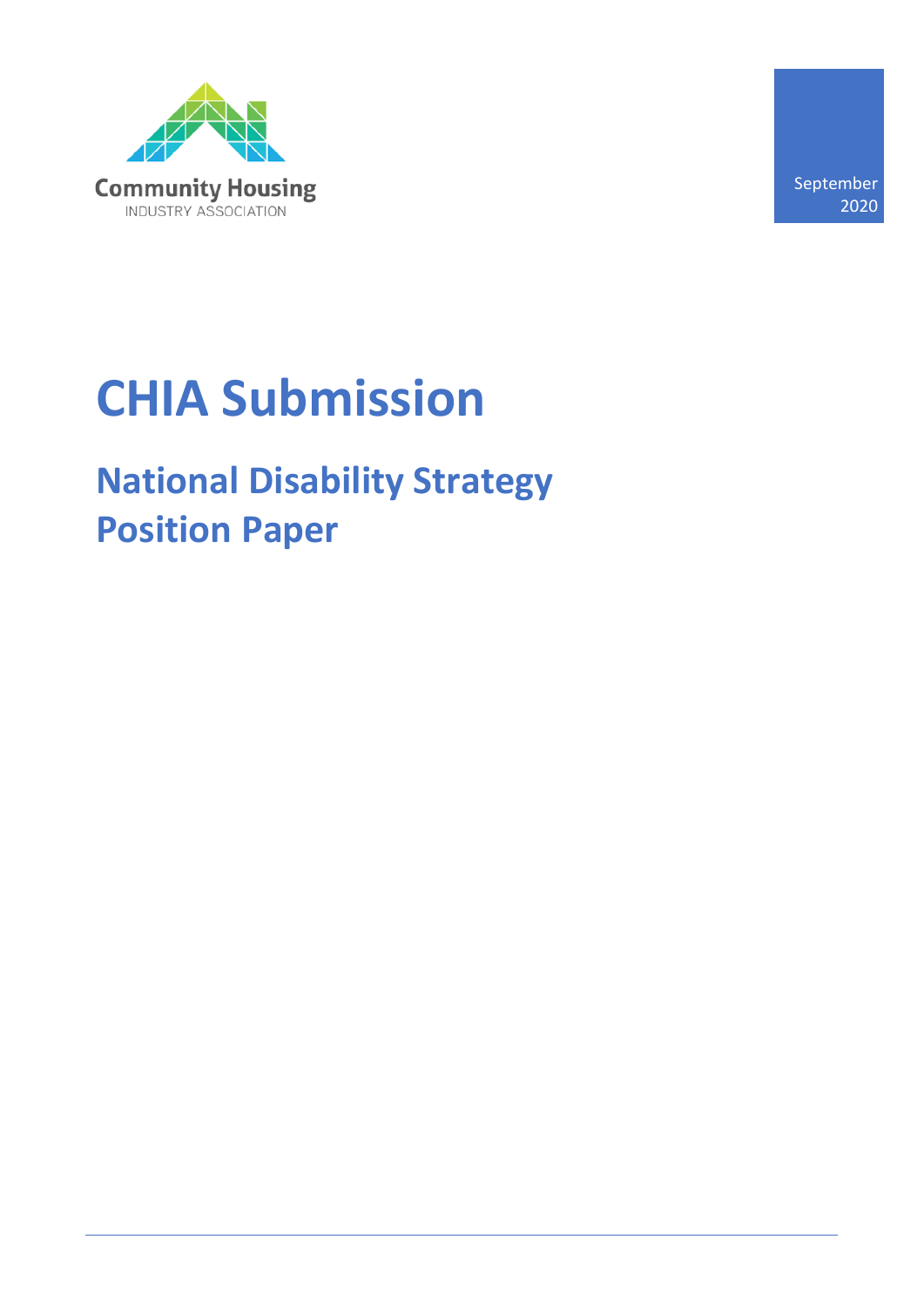

# **National Disability Strategy Position Paper**

#### **Introduction**

**CHIA is the peak body representing not -for-profit community housing organisations (CHOs) across Australia. Our 170+ members manage a \$40 billion-plus portfolio of more than 100,000 homes, housing people on low incomes, disadvantaged in accessing suitable accommodation in the private market.** 

The Community Housing Industry Association (CHIA) welcomes the opportunity to make a submission to the National Disability Strategy Position Paper.

The community housing industry provides one in four of Australia's social rental properties, complementing public housing. CHOs manage a \$40 billion-plus portfolio of more than 100,000 homes, housing people on low incomes disadvantaged in accessing suitable accommodation in the private market. Our 170-plus CHO members include the largest (managing over 10,000 dwellings) to those with less than 100 homes. Our members provide a diverse range of housing for Aboriginal people, people with disabilities and the formerly homeless. In recent years allocations to community housing tenancies have predominantly been to households classified as 'priority need'<sup>1</sup>. At least 30% of community housing households include at least one person with a disability. Just over a quarter of households include a person aged 65 or older. There will be some overlap between the two categories.<sup>2</sup>

CHIA's short submission is made in part to encourage a stronger focus in the new strategy on the housing needs of people with disability. Safe, secure, suitable, and affordable housing is essential for everyone and enables individuals to realise their full potential. People with disability face particular hurdles to securing housing because of discrimination, lower incomes, and inaccessible properties. Strong direction through the new strategy is essential if improvements are to be made.

While the 2010-2020 strategy contained proposals to both improve the accessibility of housing and reduce the number of people with disability experiencing rental stress, progress on both fronts has been limited. While the funding of specialist disability accommodation through the NDIS will assist those individuals with the most severe needs, this is a small proportion of those in unsuitable and / or unaffordable housing. Information about the current shortfall and projected future housing needs for people with disability is patchy but what exists illustrates the severity of the problem. In *NDIS, housing assistance and choice and*  control for people with disability<sup>3</sup> the authors noted that 'there is an estimated unmet need in affordable housing for between 83,000–122,000 NDIS participants at full rollout of the scheme in 2019'.

Finally, we accept that this position paper is concerned to seek views on 'the proposed architecture of the new Strategy' rather than outline the current situation and seek ideas about specific initiatives. We have therefore followed the proposed structure in the paper for our responses.

CHIA would welcome being involved in the development of the strategy and looks forward to understanding what the next steps will be.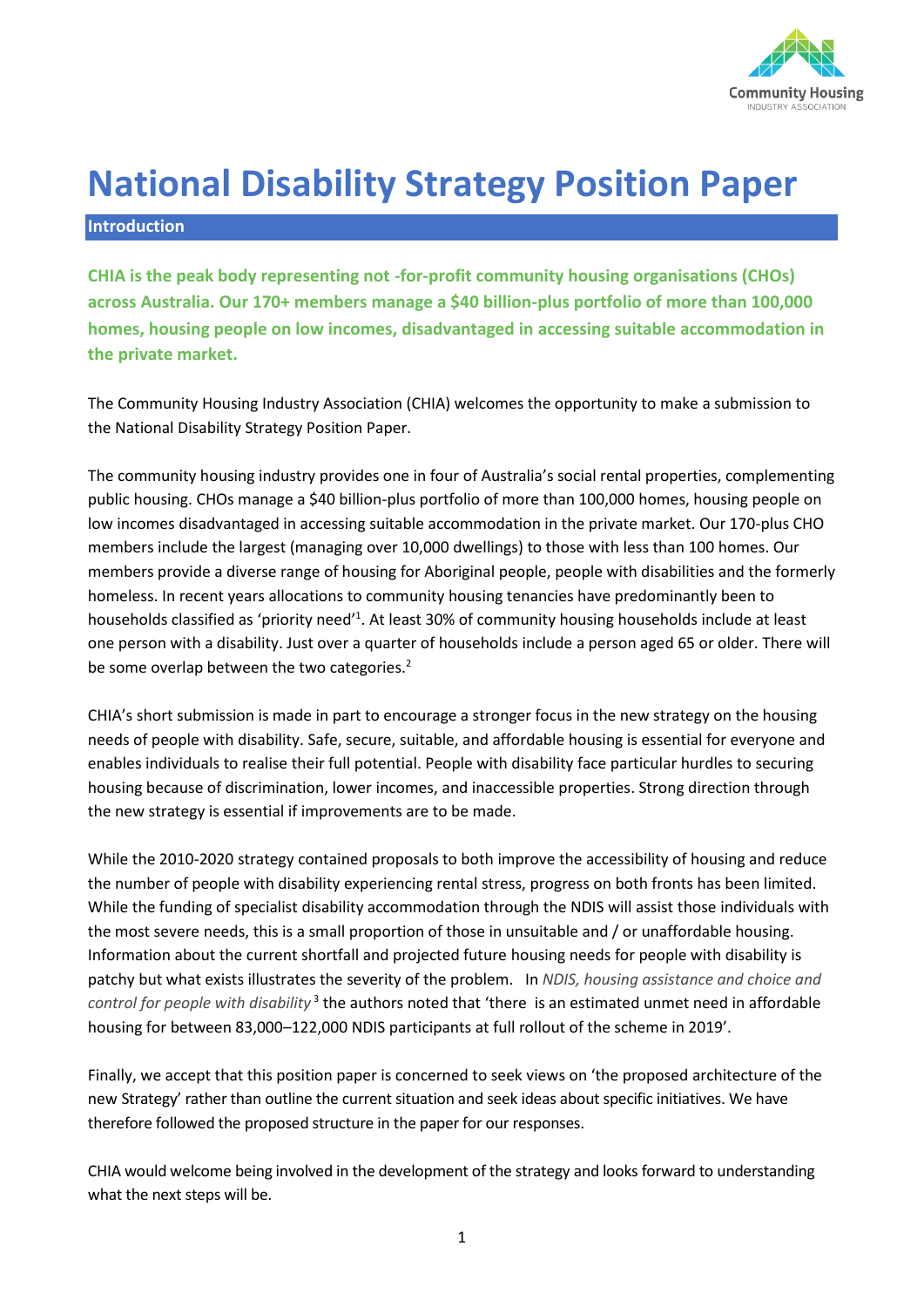

#### **What should we carry forward from the current Strategy into the new Strategy?**

#### **Vision**

CHIA supports the slightly amended vision statement "**an inclusive Australian society that enables people with disability to fulfil their potential as equal members of the community"** 

#### **Outcome Areas**

CHIA accepts that there has been broad support for the six outcomes as outlined below. These are:

- 1. Inclusive and accessible communities
- 2. Rights protection, justice, and legislation
- 3. Economic security
- 4. Personal and community support
- 5. Learning and skills
- 6. Health and wellbeing

#### **Question 1:**

*Do you have any comments on the vision and outcome areas being proposed for the new Strategy?*

Our concern is that housing should be more prominent and not subsumed within outcomes 1 and 3. We would prefer to see 'Access to Suitable Housing' singled out.

#### **What improvements are we going to make to the new Strategy?**

It is proposed that the new Strategy will include a set of guiding principles for the development of policy and design of programs and an increased focus on community attitudes.

#### **Question 2:**

*What do you think about the guiding principles proposed here?*

To the list we would add one further principle i.e. that the strategy is based on a sound understanding of the current position in terms of service availability / performance / outcomes and the future needs and aspirations of people with disability.

The 2010-2020 strategy while National in scope was largely silent about how location / geography might impact on needs and solutions. State upfront that the needs of people with disability in regional and remote areas will be specifically addressed.

#### **An increased focus on community attitudes**

#### **Question 3:**

*What is your view on the proposal for the new Strategy to have a stronger emphasis on improving community attitudes across all outcome areas?*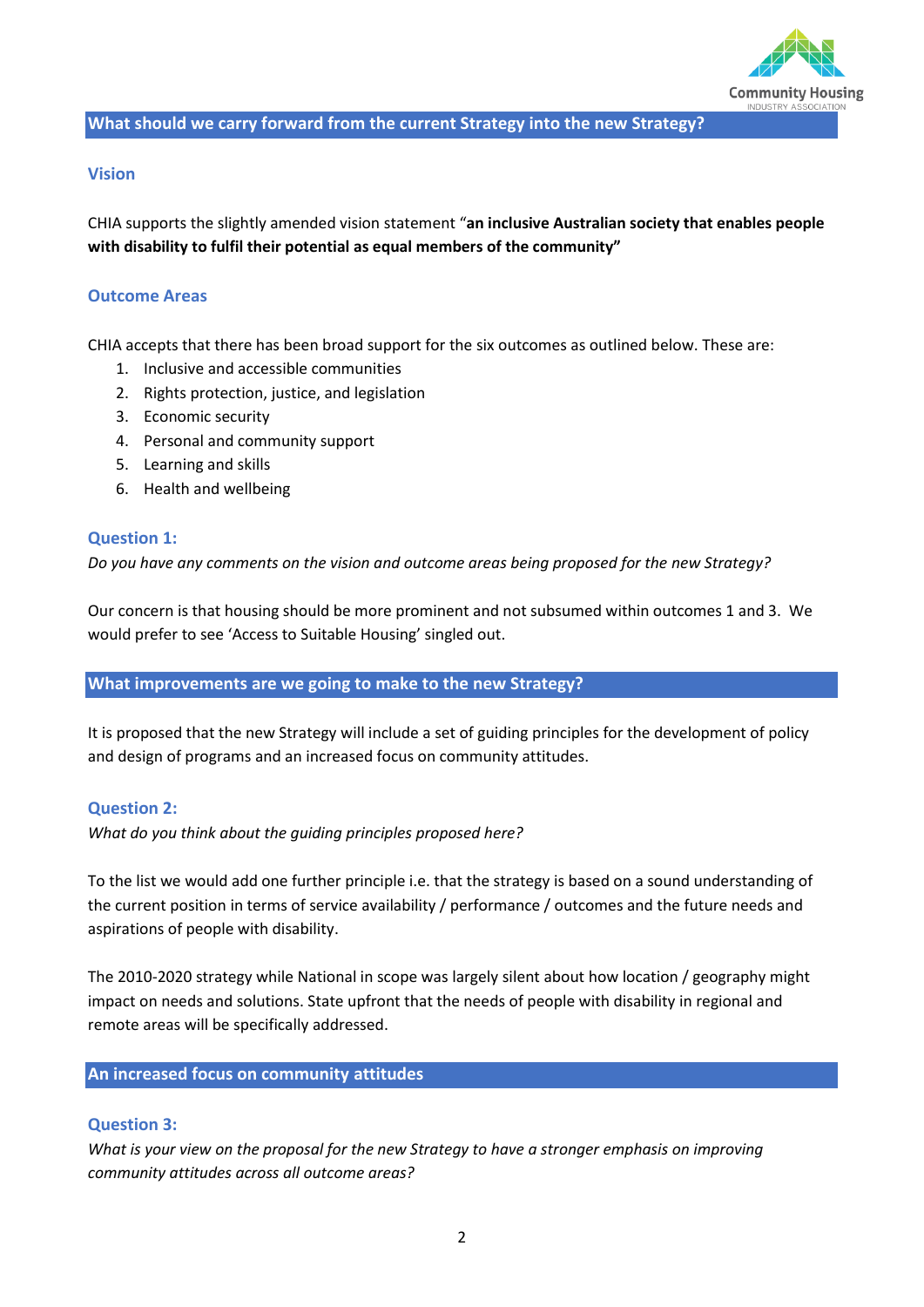

CHIA suggests that the focus should be broader than the community and include government, not for profits and commercial businesses. There should be more emphasis on countering misconceptions about costs and difficulty associated with changes. In our own field there are reservations in industry and the community about the costs associated with moving to more accessible housing. Given that housing built by or funded by Commonwealth, state and territory governments is generally built to at least Livable Housing silver standard there is more that could be done to overcome resistance to change. Governments could be more vocal about their own achievements and supporting / incentivising industry to raise standards.

# **Strengthening Accountability**

CHIA supports the proposal to enhance government accountability by:

- clearly describing the roles and responsibilities of government, including that of the NDIS
- measuring outcomes
- reporting on outcomes
- committing to the collection of relevant data to enable effective monitoring and reporting
- having a coordinated approach to the evaluation of policies and programs.

## **Question 4**

*How do you think that clearly outlining what each government is responsible for could make it easier for people with disability to access the supports and services they need?*

Outlining responsibilities is important but initially there are some areas where responsibility / accountability is currently unclear such as (in our own field, housing) that require clarification

- Research into housing needs and demand for people with a disability
- Provision of information about both accessible and adaptable housing
- Development of a housing strategy for people with disability that includes those individuals not eligible for specialist disability accommodation.

# **Question 5**

*How do you think the Strategy should represent the role that the non-government sector plays in improving outcomes for people with disability?* 

While it is possible to include non-government sectors in the strategy, without a statutory or regulatory responsibility to deliver, their role will be voluntary and thus difficult to account for. The strategy should make clear where obligations exist, as distinct from where participation is voluntary. In the case of voluntary activity, the strategy will need to explain how organisations will be persuaded to act.

The community housing sector is regulated and thus has standards it is required to meet. In addition, we are working on additional more aspirational industry standards to set out how we deliver services. With government support we would be keen to develop an industry standard for disability housing that:

- defining minimum expectations through to what constitutes excellence
- considering tenancy management responses that are standard for any household through to enhancements required for people with complex needs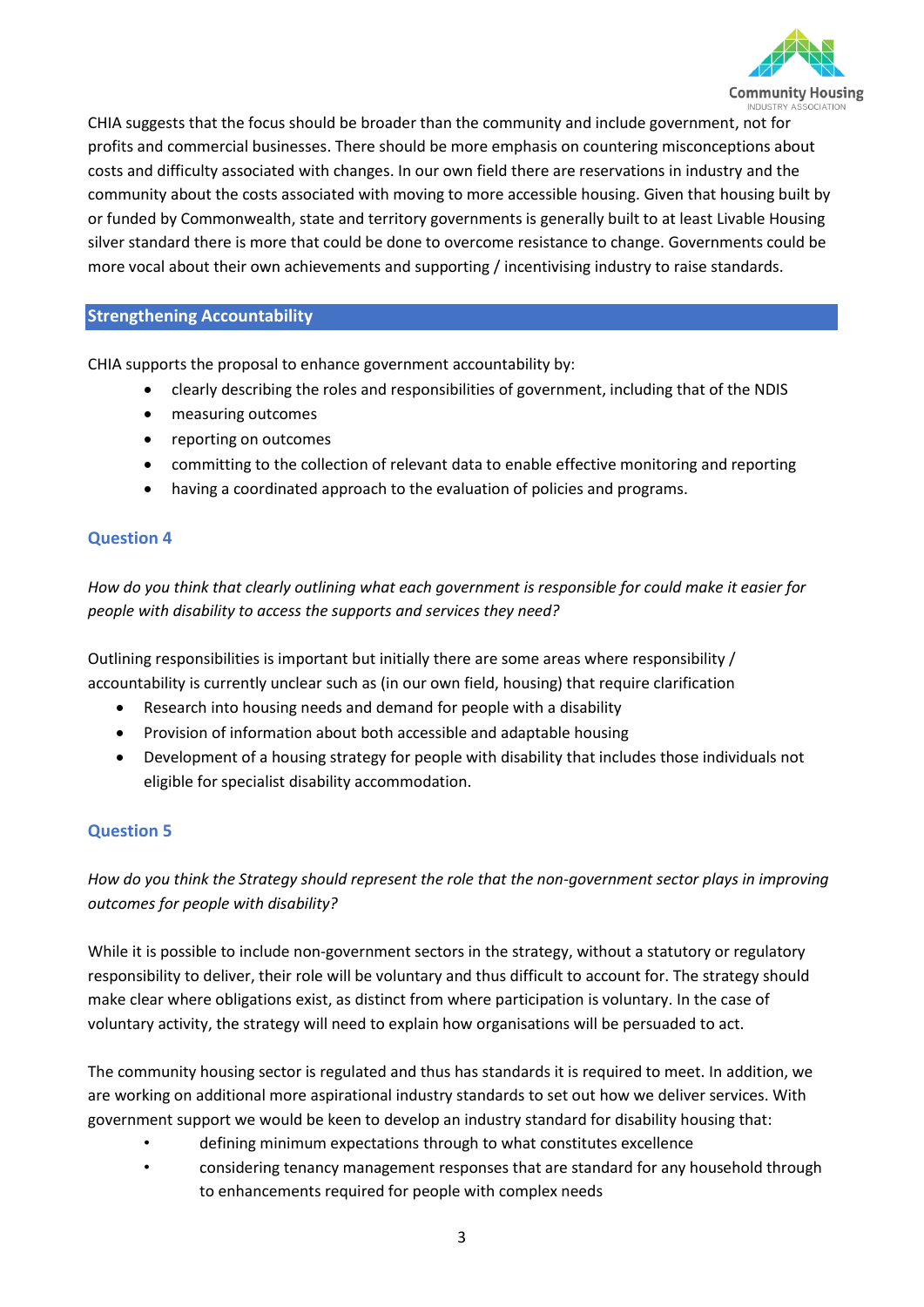

likely directions and support for tenancy management, assessment management and property standards

The 2010-2020 National Disability Strategy made several commitments. In our own field, housing there seems to have been little progress. Policy Direction 3 in 'Inclusive and accessible communities' aimed for 'Improved provision of accessible and well designed housing with choice for people with disability about where they live' and committed to support an agreement between housing industry, community and human rights leaders to a strategic plan to provide minimum accessibility in all new housing by 2020, with interim targets to be reviewed every two years. Clearly this has not been achieved.

Under Policy Direction 3 in economic security '*Improve access to housing options that are affordable and provide security of tenure*' commitments were made to:

- 1. Develop innovative options to improve affordability and security of housing across all forms of tenure.
- 2. At the review points of the National Affordable Housing Agreement and related National Partnership agreements, parties agree to consider including strategies consistent with the Strategy, to ensure they address the housing needs of people with disability.

These two commitments were not progressed.

What was lacking were clear action plans to support the objectives, with lead responsibility, allocated resources, and regular reporting of progress.

# **Question 6**

*What kind of information on the Strategy's progress should governments make available to the public and how often should this information be made available?* 

The options outlined i.e., the Ministerial Council and / or a two-yearly progress report would give a highlevel view but would need to be supplemented by the targeted action plans suggested.

In addition to measurable targets there should be information about the baseline position, which in housing is, as noted, above largely unknown. The National Housing Finance and Investment Corporation with its role to undertake research into housing supply and demand could usefully focus one report on this topic.

We support the concept of evaluative studies. This could be broadened to include assessment of potential policy, service, and design innovations. We would be keen to see a focus on innovative housing design. In our Federal government pre- budget submission in December 2019 we suggested establishing *a national research centre on contemporary housing for people with disability* to measure outcomes, share technology and design innovations and promote best practice.

## **Putting policy into action to achieve outcomes for all people with disability**